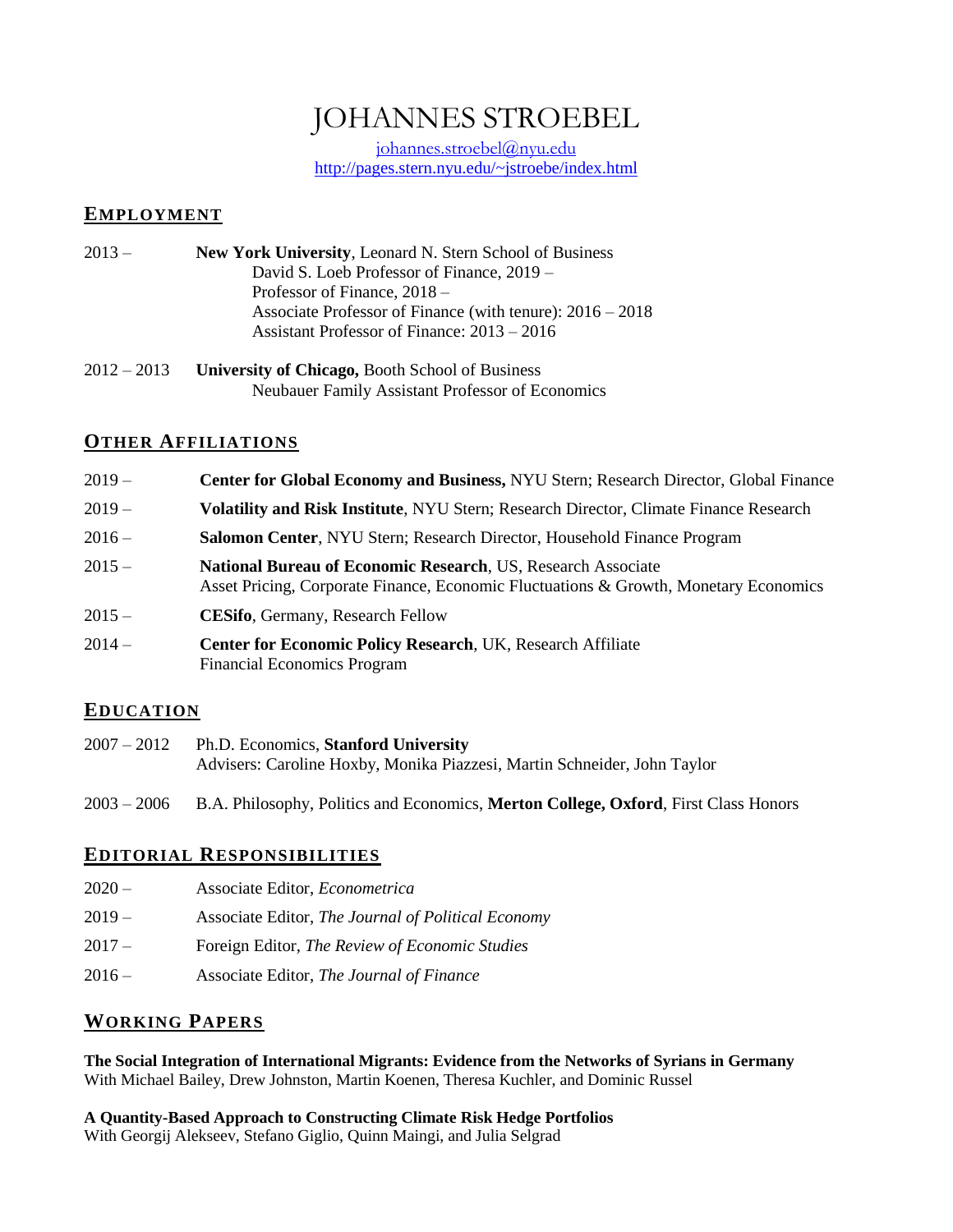#### **[Racial Disparities in Access to Small Business Credit: Evidence from the Paycheck Protection Program](http://pages.stern.nyu.edu/~jstroebe/PDF/HKSSW_PPP_Minorities.pdf)** With Sabrina Howell, Theresa Kuchler, David Snitkof, and Jun Wong

**[Social Networks Shape Beliefs and Behavior: Evidence from Social Distancing during the COVID-19 Pandemic](http://pages.stern.nyu.edu/~jstroebe/PDF/BJKKRS_FB_Covid_Distancing.pdf)** With Michael Bailey, Drew Johnston, Martin Koenen, Theresa Kuchler, and Dominic Russel

# **PUBLICATIONS AND FORTHCOMING PAPERS**

**1. Social Capital in the United States I: Measurement and Associations with Economic Mobility**

*Co-PI*: Raj Chetty, Matthew O. Jackson, Theresa Kuchler,

*Coauthors:* Nathaniel Hendren, Robert Fluegge, Federico Gonzalez, Sara Gong, Matthew Jacob, Martin Koenen, Eduardo Laguna-Müggenburg, Thomas Rutter, Wilbur Townsend, Ruishan Zhang, Mike Bailey, Pablo Barbera, Monica Bhole, Nils Wernerfelt, and the Facebook Core Data Science Team *Nature,* Forthcoming

**2. Social Capital in the United States II: Exposure, Friending Bias, and the Determinants of Economic Connectedness**

*Co-PI*: Raj Chetty, Matthew O. Jackson, Theresa Kuchler, *Coauthors:* Nathaniel Hendren, Robert Fluegge, Federico Gonzalez, Sara Gong, Matthew Jacob, Martin Koenen,

Eduardo Laguna-Müggenburg, Thomas Rutter, Wilbur Townsend, Ruishan Zhang, Mike Bailey, Pablo Barbera, Monica Bhole, Nils Wernerfelt, and the Facebook Core Data Science Team *Nature,* Forthcoming

**3. The effect of climate risks on the interactions between financial markets and fossil energy companies**  With Arthur van Benthem, Ed Crooks, Stefano Giglio, and Eugenie Schwob *Nature Energy,* Forthcoming

### **4. Peer Effects in Product Adoption**

With Mike Bailey, Drew Johnston, Theresa Kuchler, and Arlene Wong *American Economic Journal: Applied Economics,* Forthcoming

**5. The Effects of COVID-19 on U.S. Small Businesses: Evidence from Owners, Managers, and Employees** With Georgij Alekseev, Safaa Amer, Manasa Gopal, Theresa Kuchler, JW Schneider, and Nils Wernerfelt *Management Science*, Forthcoming

#### **6. Housing Market Expectations** With Theresa Kuchler and Monika Piazzesi *Handbook of Economic Expectations*, Forthcoming

- **7. Social Proximity to Capital: Implications for Investors and Firms** With Theresa Kuchler, Yan Li, Lin Peng, and Dexin Zhou *Review of Financial Studies*, *35(6), June 2022*
- **8. [The geographic spread of Covid-19 correlates with the structure of social networks as measured by Facebook](http://pages.stern.nyu.edu/~jstroebe/PDF/SCI_and_COVID.pdf)** With Theresa Kuchler and Dominic Russel *Journal of Urban Economics Insights, 127(103314), January 2022*

#### **9. Climate Finance** With Bryan Kelly and Stefano Giglio *Annual Review of Financial Economics, 13, November 2021*

#### **10. Social Finance**

With Theresa Kuchler *Annual Review of Financial Economics*, *13, November 2021*

**11. What Do You Think About Climate Finance?** With Jeffrey Wurgler *Journal of Financial Economics*, *142, October 2021*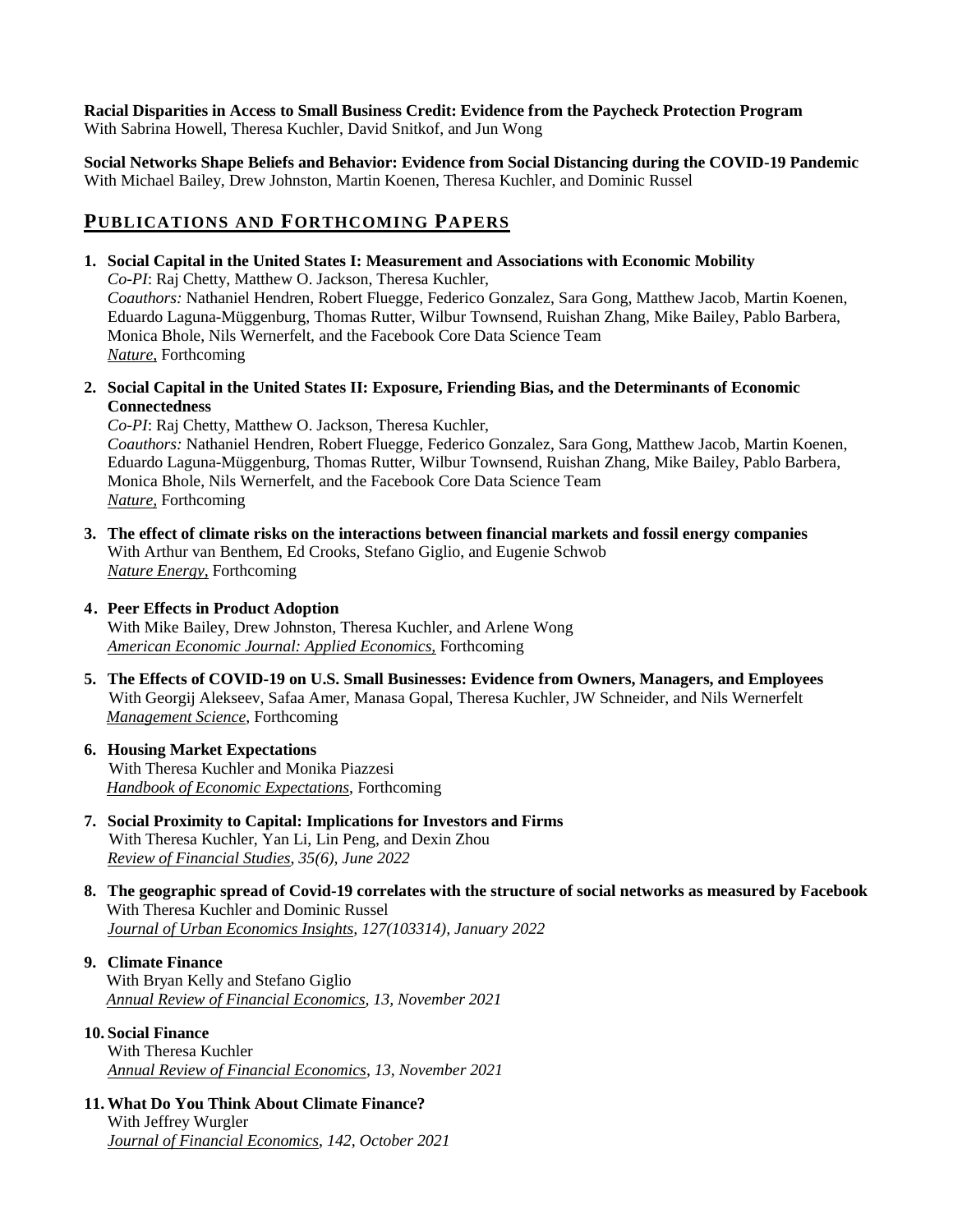**12. [Climate Change and Long-Run Discount Rates: Evidence from Real Estate](http://papers.ssrn.com/sol3/papers.cfm?abstract_id=2639748)** With Stefano Giglio, Matteo Maggiori, Krishna Rao, and Andreas Weber *Review of Financial Studies*, *38(4), August 2021*

#### **13. Five Facts about Beliefs and Portfolios**

With Stefano Giglio, Matteo Maggiori and Stephen Utkus *American Economic Review, 111(5), May 2021*

#### **14. Social Connectedness and International Trade**

With Mike Bailey, Abhinav Gupta, Sebastian Hillenbrand, Theresa Kuchler, and Rob Richmond *Journal of International Economics*, *129(103418), March 2021*

- **15. The Joint Dynamics of Investor Beliefs and Trading During the Covid-19 Crash** With Stefano Giglio, Matteo Maggiori and Stephen Utkus *Proceedings of the National Academy of Sciences*, *118(4), January 2021*
- **16. The Determinants of Social Connectedness in Europe** With Mike Bailey, Drew Johnston, Theresa Kuchler, Dominic Russel, and Bogdan State *Social Informatics 2020*

#### **17. Social Connectedness in Urban Areas**

With Mike Bailey, Pat Farrell, and Theresa Kuchler *Journal of Urban Economics, 118 (103264), July 2020*

#### **18. Segmented Housing Search**

With Monika Piazzesi and Martin Schneider *American Economic Review, 110(3), March 2020*

#### **19. Hedging Climate Change News**

With Robert Engle, Stefano Giglio, Bryan Kelly, and Heebum Lee *Review of Financial Studies, 33(3), February 2020* 

#### **20. House Price Beliefs and Mortgage Leverage Choice**

With Mike Bailey, Eduardo Davila, and Theresa Kuchler *Review of Economic Studies, 86(6), November 2019*

#### **21. [House Prices, Local Demand, and](http://pages.stern.nyu.edu/~jstroebe/PDF/SV_RetailPrices.pdf) Retail Prices** With Joseph Vavra *Journal of Political Economy, 127(3), June 2019*

**22. [The Economic Effects of Social Networks: Evidence from the Housing Market](http://pages.stern.nyu.edu/~jstroebe/PDF/BCKS_Networks.pdf)** With Mike Bailey, Ruiqing Cao, and Theresa Kuchler *Journal of Political Economy, 126(6), December 2018*

#### **23. [Social Connectedness: Measurement, Determinants, and Effects](http://pages.stern.nyu.edu/~jstroebe/PDF/JEP_SCI.pdf)** With Mike Bailey, Ruiqing Cao, Theresa Kuchler, and Arlene Wong *Journal of Economic Perspectives, 32(3), Summer 2018*

- **24. [Do Banks Pass Through Credit Expansions to Households Who Want to Borrow?](http://pages.stern.nyu.edu/~jstroebe/PDF/ACMS_Passthrough.pdf)** With Sumit Agarwal, Souphala Chomsisengphet and Neale Mahoney *Quarterly Journal of Economics, 133(1), February 2018*
- **25. [Asymmetric Information about Collateral Values](http://pages.stern.nyu.edu/~jstroebe/PDF/JF_Stroebel.pdf)** *Journal of Finance*, *71(2), June 2016*
- **26. [Government Intervention in the Housing Market –](http://pages.stern.nyu.edu/~jstroebe/PDF/JME_FKS.pdf) Who Wins, Who Loses?** With Max Floetotto and Michael Kirker *Journal of Monetary Economics, 80, June 2016*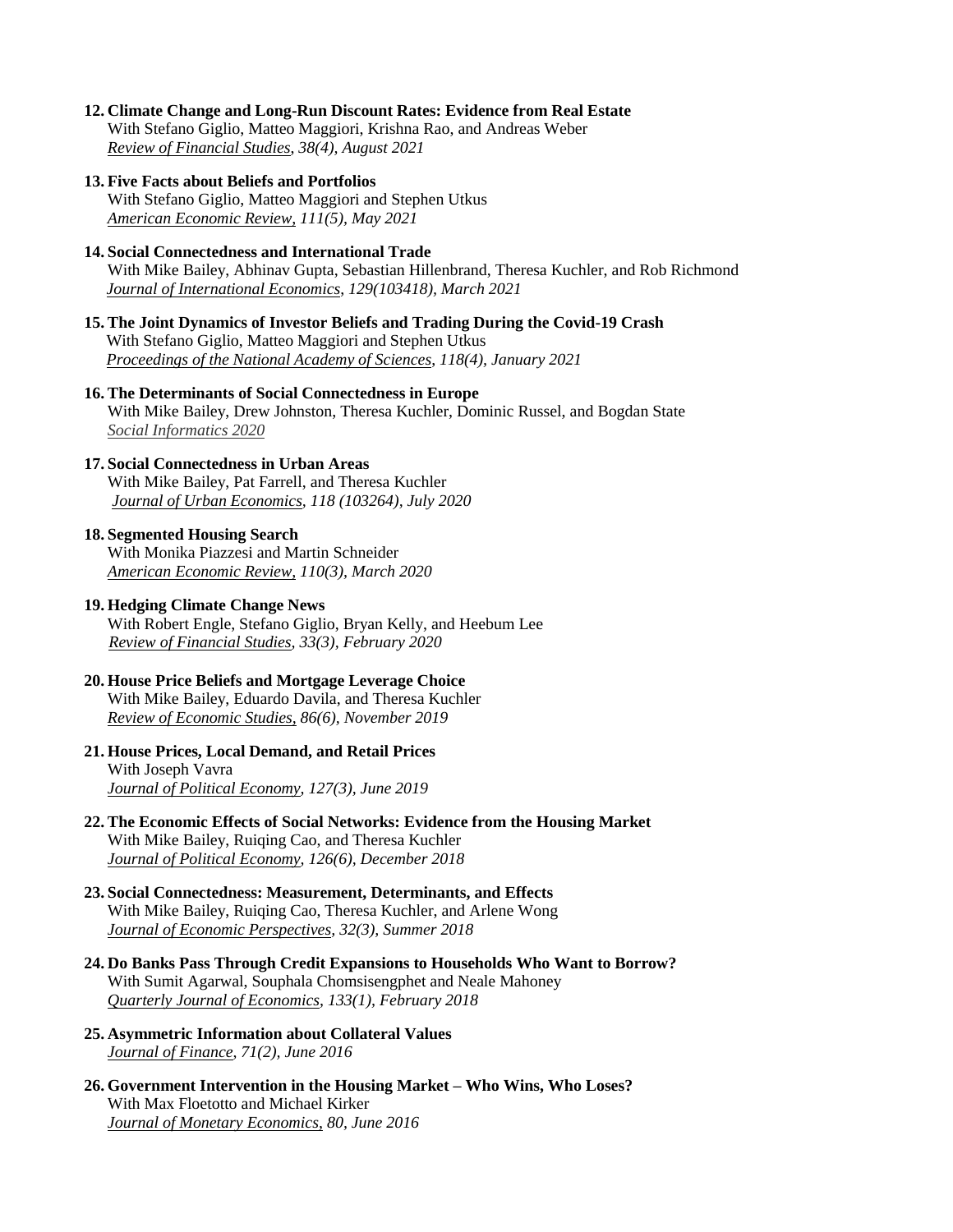- **27. [No-Bubble Condition: Model-Free Tests in Housing Markets](http://pages.stern.nyu.edu/~jstroebe/PDF/GMS_Bubble.pdf)** With Stefano Giglio and Matteo Maggiori *Econometrica, 84(3), May 2016*
- **28. [Testing for Information Asymmetries in Real Estate Markets](http://pages.stern.nyu.edu/~jstroebe/PDF/RFS_Kurlat_Stroebel.pdf)** With Pablo Kurlat *Review of Financial Studies, 28(8), August 2015*
- **29. [Very Long-Run Discount Rates](http://pages.stern.nyu.edu/~jstroebe/PDF/QJE_GMS.pdf)**  With Stefano Giglio and Matteo Maggiori *Quarterly Journal of Economics, 130(1), February 2015*
- **30. [Regulating Consumer Financial Products: Evidence from Credit Cards](http://pages.stern.nyu.edu/~jstroebe/PDF/QJE_ACMS.pdf)** With Sumit Agarwal, Souphala Chomsisengphet and Neale Mahoney *Quarterly Journal of Economics, 130(1), February 2015*
- **31. [A Simple Framework for Estimating Consumer Benefits from Regulating Hidden Fees](http://pages.stern.nyu.edu/~jstroebe/PDF/JLS_ACMS.pdf)**  With Sumit Agarwal, Souphala Chomsisengphet and Neale Mahoney *Journal of Legal Studies, 43(S2), June 2014*
- **32. [Resource Extraction Contracts Under Threat of Expropriation: Theory and Evidence](http://pages.stern.nyu.edu/~jstroebe/PDF/RESTAT_Stroebel_VanBenthem.pdf)**  With Arthur van Benthem *Review of Economics and Statistics, 95(5), December 2013*
- **33. [Estimated Impact of the Fed's Mortgage-Backed Securities Purchase Program](http://www.ijcb.org/journal/ijcb12q2a1.pdf)** With John B. Taylor *International Journal of Central Banking, 8(2), June 2012*

### **TEACHING**

- 2021 Climate Finance, MBA, MSc, and Undergraduate Course, NYU Stern
- 2017 Research Topics in Consumer and Household Finance; PhD Course, NYU Stern
- 2013 2020 Foundations of Finance; MBA Course, NYU Stern
- 2012 Housing and the Economy; MBA Course, Chicago Booth

**Other teaching:** Executive Education (Fintech, Housing, Financial Markets, and the Macroeconomy; The Regulation of Consumer Credit, Climate Risk) at NYU Stern; Various PhD mini-courses (European Finance Association Doctoral Workshop, Mannheim, Frankfurt, LMU Munich, Luxembourg, EFA, IfW Kiel)

### **TEMPORARY RESEARCH VISITS**

| $2022 - 2023$ | CESifo/LMU Munich                                             |
|---------------|---------------------------------------------------------------|
| Fall 2019     | Baruch College, City University of New York, "Fintech Fellow" |
| Spring 2018   | <b>Stanford GSB</b>                                           |
| August 2017   | Federal Reserve Bank of Philadelphia                          |
| June $2016$   | SAFE / Goethe University Frankfurt                            |
| May 2016      | <b>Mannheim University</b>                                    |
| May 2015      | Center for Economic Studies, Munich                           |
| June 2014     | LMU Munich                                                    |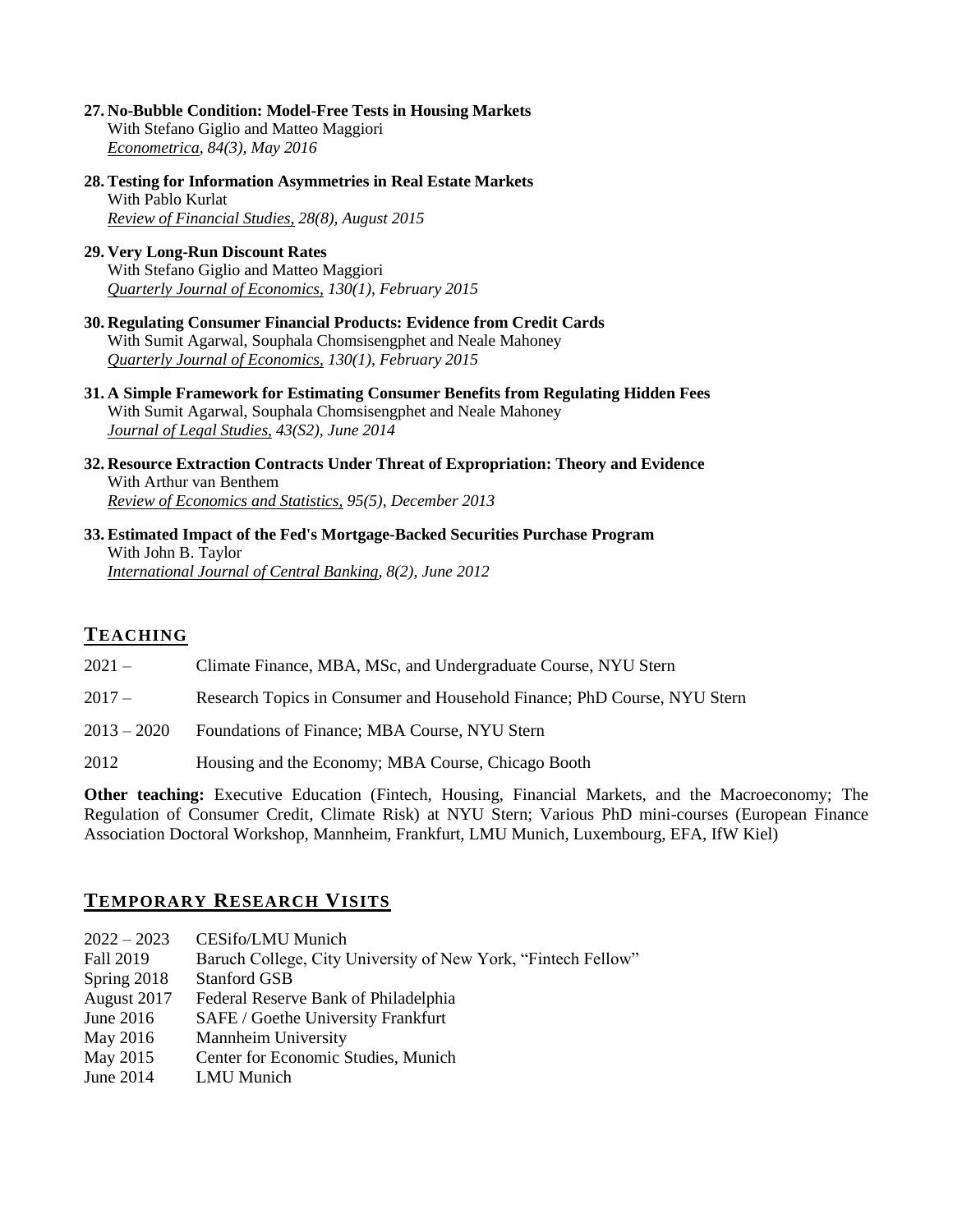# **RESEARCH GRANTS**

| Norges Bank                           | $2019 - $320,187 - with Robert Engle$                                                                                                                                                                       |
|---------------------------------------|-------------------------------------------------------------------------------------------------------------------------------------------------------------------------------------------------------------|
| Facebook                              | $2018 - $135,000$                                                                                                                                                                                           |
| Norwegian Finance Initiative          | $2016 - $323,751 - with Robert Engle$                                                                                                                                                                       |
| Global Risk Institute                 | $2016 - $250,000 - with Robert Engle$                                                                                                                                                                       |
| CEGB, NYU Stern                       | $2018 - $5,000 - with Theresa Kuchler$<br>$2017 - $5,000 - with Theresa Kuchler$<br>$2016 - $6,000 - with Theresa Kuchler$<br>$2014 - $5,000$<br>$2013 - $40,000 -$ with Matteo Maggiori and Stefano Giglio |
| Initiative on Global Markets, Chicago | $2013 - $15,000$ – with Matteo Maggiori and Stefano Giglio<br>$2013 - $10,000 - with Neale Mahoney$<br>$2013 - $5,000$ – with Joe Vavra<br>$2012 - $13,150$ – with Arthur van Benthem                       |
| Fama-Miller Center, Chicago           | $2013 - $15,000$ – with Matteo Maggiori and Stefano Giglio                                                                                                                                                  |

# **SCHOLARSHIPS AND AWARDS**

| 2022 | <b>Andrew Carnegie Fellowship, Carnegie Corporation of New York</b>                                                                                     |
|------|---------------------------------------------------------------------------------------------------------------------------------------------------------|
| 2022 | Michael J. Brennan Best Paper Award, Runner Up, "Climate Change and Long-Run Discount<br>Rates: Evidence from Real Estate", Review of Financial Studies |
| 2022 | Best Paper in Asset Pricing, SFS Cavalcade, "A Quantity-Based Approach to Constructing Climate<br>Risk Hedge Portfolios"                                |
| 2022 | 40 und 40 MBA Professors, Poets & Quants                                                                                                                |
| 2021 | AQR Insight Award, Distinguished Paper, "Five Facts About Beliefs and Portfolios"                                                                       |
| 2021 | <b>Rising Star Award, Fordham University</b>                                                                                                            |
| 2020 | Yuri Akai Faculty Research Prize for "Five Facts About Beliefs and Portfolios", NYU Stern                                                               |
| 2020 | <b>MFA Outstanding Paper Award</b> for "Five Facts About Beliefs and Portfolios"                                                                        |
| 2019 | David S. Loeb Professorship, NYU Stern                                                                                                                  |
| 2017 | <b>Boxer Faculty Fellow, NYU Stern</b>                                                                                                                  |
| 2017 | <b>Alfred P. Sloan Research Fellowship in Economics</b>                                                                                                 |
| 2017 | <b>AQR Asset Management Institute Young Researcher Prize, London Business School</b>                                                                    |
| 2017 | Glucksman Research Prize for "Social Networks and Housing Markets," NYU Stern                                                                           |
| 2017 | Post-Doctoral Honoree, Weimer School, Homer Hoyt Institute                                                                                              |
| 2016 | Brattle Award, First Prize, for "Asymmetric Information about Collateral Values," American<br><b>Finance Association</b>                                |
| 2015 | Glucksman Research Prize for "Very Long-Run Discount Rates," NYU Stern                                                                                  |
| 2014 | Jacob Gold & Associates Best Paper Prize for "Very Long-Run Discount Rates", ASU Sonoran<br>Winter Finance Conference 2014                              |
| 2012 | Neubauer Family Assistant Professorship, University of Chicago                                                                                          |
| 2011 | USAEE/IAEE 2010 Best Working Paper Award for "Resource Extraction Contracts Under Threat<br>of Expropriation: Theory and Evidence"                      |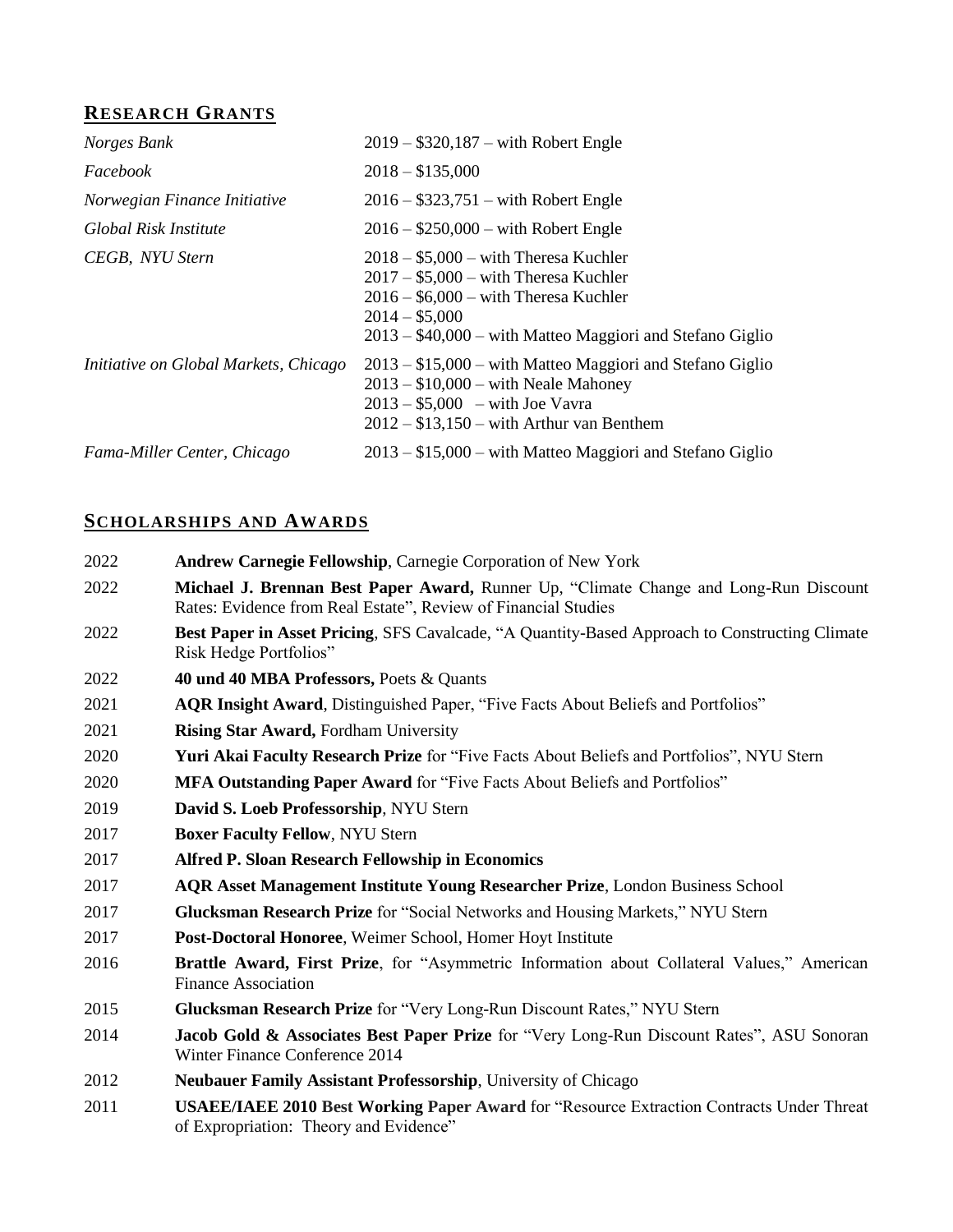- 2007-12 **Dr. Carl M. and Carolyn C. Franklin Fellowship (2007-2012), Kohlhagen Fellowship (2011), Bradley Fellowship (2012),** Stanford University
- 2006 **Hicks and Webb Medley Prize** for the best overall performances in economics, Oxford University

### **PRESENTATIONS (INCLUDING SCHEDULED)**

- 2022 AFA Meetings, MIT Sloan, Emory Goizueta, University of Colorado, Cornell University, Rice University, Oklahoma State University, Federal Reserve Bank of San Francisco, DIW Berlin, Hoover Institution, UCLA, National Bank of Belgium, University of Miami, PCAST, National Academies of Sciences, Engineering, and Medicine, OFR Research Conference, Shanghai Advanced Institute of Finance, NBER Summer Institute, Imperial College London
- 2021 AFA Meetings, Columbia GSB, University of Indiana Kelly, Fordham University, University of Virginia, INSEAD, University of Rochester, Chinese University of Hong Kong, Verein für Socialpolitik, UC Irvine, Cornell University, Dartmouth Tuck, Renmin University, VRI conference, Copenhagen Business School, University of Connecticut, Wharton, PUC Chile, Bank of Italy, University of New South Wales, DIW Berlin, Bank of Italy, Federal Reserve Bank of Dallas, Bank of Chile, Brookings Institution, NBER Summer Institute, IWH Halle, cesIfo, Shanghai Jiao Tong University, Johns Hopkins University, Federal Reserve Bank of New York, Fed Board
- 2020 ASSA Meetings (AEA & AFA), London School of Economics, Bocconi, Penn State, Baruch College, Wharton, Fordham, Bank of England, Copenhagen Business School, BI Norwegian Business School, Texas A&M University, Southern Methodist University, CEPR Conference on Household Finance, NBER Summer Institute (Asset Pricing, Household Finance, Real Estate, Impulse & Propagation, Labor Studies), ITAM, Temple University, Florida State University, Queen Mary University London, Hong Kong University of Science and Technology, Tsinghua PBC, Chicago Booth, University of Miami, Cardiff Business School, National Science Foundation of Ireland
- 2019 London School of Economics, Baruch, NYU Stern, Georgetown University, HEC Montreal, Notre Dame, Cornell, Wharton, UT Austin, George Washington University, NYU Econ, NBER Behavioral Finance, F8, National Association of Realtors Annual Meeting, King's College London, Ohlstadt Workshop, Federal Reserve Board, ESSEC Business School, Berkeley Haas, NBER Summer Institute, Frankfurt School of Finance, Chicago Booth Asset Pricing Conference, UC San Diego
- 2018 American Economic Association Meetings, Brown, University of Luxembourg, Tilburg, Erasmus, Maastricht, Copenhagen Business School, Central European University, CESIfo Workshop on Expectations, NYU Stern, Ohlstadt Workshop, Empirical Macro Workshop in Las Vegas, EEA Meetings, EFA Meetings, NBER Summer Institute, Central Bank Research Association
- 2017 American Economic Association Meetings, Weimer School/Homer Hoyt Institute, UT Austin, National Realtor University, AQR, Stanford Econ, Stanford GSB, Berkeley Econ, Boston University, Dartmouth Tuck, LMU Munich, Yale SOM, Bank of Ireland, Third Annual Conference on Network Science and Economics, Empirical Macro Workshop in Charleston, University of Maryland, Paul Woolley Conference (LSE), NBER Summer Institute (Corporate Finance, Behavioral Macro, Urban Economics), LBS, Federal Reserve Board, Stanford Institute for Theoretical Economics (SITE), Washington University in St. Louis
- 2016 NBER EF&G, Berkeley Haas, University of British Columbia, Federal Reserve Bank of Chicago, Federal Reserve Bank of Philadelphia, Federal Reserve Bank of San Francisco, Empirical Macro Workshop in Miami, MIT Econ, Federal Reserve Bank of New York, Baruch College, Society for Economic Dynamics, Ohlstadt Workshop, CFPB, Goethe University Frankfurt, Banque de France, Penn State University, Mannheim University, Federal Reserve Bank of St. Louis, Northwestern University, Conference on Regulating Financial Markets (Frankfurt), NBER Summer Institute (Impulse & Propagation, Behavioral Macro, Digitization, Household Finance, Real Estate), Conference on Financial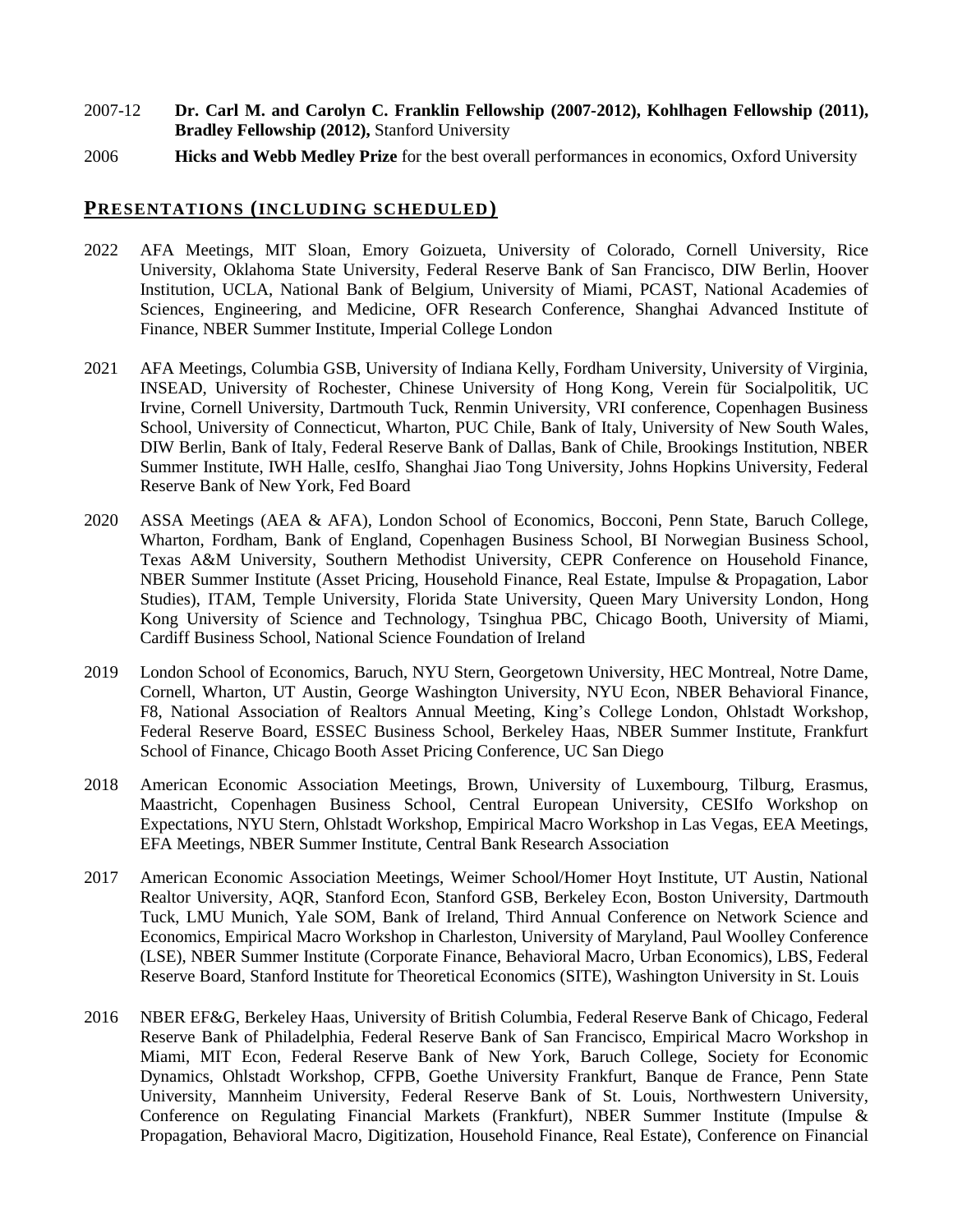Markets, Business Cycles, and Monetary Policy (Beijing), UC Davis (Household Finance Conference), University of Chicago (Conference on Housing, Household Debt, and Macroeconomics), University of Chicago (Becker Applied Economics Workshop), University of Amsterdam, University of Minnesota, World Bank, Christmas Meeting of German Economists Abroad (DIW)

- 2015 AEA Meetings, Empirical Macro Workshop in Austin, National University of Singapore, Wharton, New York Fed, NBER EF&G, Texas Finance Festival (UT Austin), USC, LMU Munich, ifo Institut, Bank for International Settlements, HEC Paris, Society for Economic Dynamics, Goethe University Frankfurt, NBER Summer Institute (Household Finance, Real Estate), Columbia University, Baruch College, Columbia GSB, Berkeley Haas, Christmas Meeting of German Economists Abroad (Munich)
- 2014 AEA Meetings, New York Junior Macro Group, NBER Law & Economics Program Meeting, Princeton University (JRC Conference), ASU Sonoran Winter Conference, Harvard University (HBS), NYU Stern Research Day, Baruch College, London Business School / Adam Smith Conference, HULM Conference, Arizona State University, NBER Public Economics Meeting, NBER Corporate Finance Meeting, NBER Meeting on "Financing Housing Capital", Barcelona GSE Summer Forum, University of Regensburg, CEPR/Bonn Conference "Regulating Financial Intermediaries", IEA Triennial World Congress, Society for Economic Dynamics, NBER Summer Institute (Household Finance and Real Estate), Federal Reserve Board, Fordham University, Duke University (Fuqua), Massachusetts Institute of Technology (Sloan), Christmas Meeting of German Economists Abroad (Kiel)
- 2013 University of Chicago, Oxford University, European University Institute (Florence), KOF Zurich, Real Estate Summer Symposium/WFA, NBER Summer Institute (Real Estate, Macroeconomics), Minnesota Workshop in Macroeconomic Theory, European Economic Association Meetings, Junior Macro Meeting in New Orleans, Benefit-Cost Analysis Conference Chicago Law School, New York University, Christmas Meeting of German Economists Abroad (Konstanz)
- 2012 Northwestern University (Kellogg), University of Pennsylvania (Wharton), Princeton University, Harvard University (HBS), University of California, Los Angeles (Anderson), University of Chicago (Booth), Massachusetts Institute of Technology (Economics and Sloan), London School of Economics, London Business School, University of Michigan, University of California, Berkeley (Haas), New York University (Stern), Stanford University (Economics and GSB), NBER Summer Institute (Real Estate), Cornell University; Wisconsin HULM conference, Federal Reserve Bank of Philadelphia (Consumer Credit Conference), Bonn University, Cologne University
- 2011 Federal Reserve Bank of Chicago, Goethe University (Frankfurt), San Francisco State University, Stanford University, CESIfo (Venice), IWH (Halle), Stanford University

### **PROFESSIONAL ACTIVITIES**

- **President's Council of Advisors on Science and Technology (PCAST)**, Member Working Group on "Extreme Weather and Financial Risks"
- Nominating Committee, **American Finance Association** (2021, 2022)
- Chair of the Advisory Council, **Brookings Institution,** Center on Regulation and Markets
- **Commodities and Futures Trading Commission (CFTC),** Market Risk Advisory Committee (MRAC), Member Subcommittee on Climate Risk.
- **Verein für Socialpolitik**, Ausschuss für Geldtheorie und Geldpolitik (2021-)
- **Organizing Committee/Program Committee:** AFA, WFA, EFA, SED, SFS Cavalcade, Christmas Meetings of German Economists Abroad, Salomon Center Household Finance Conference, Volatility Institute Conference on "A Financial Approach to Climate Risk"